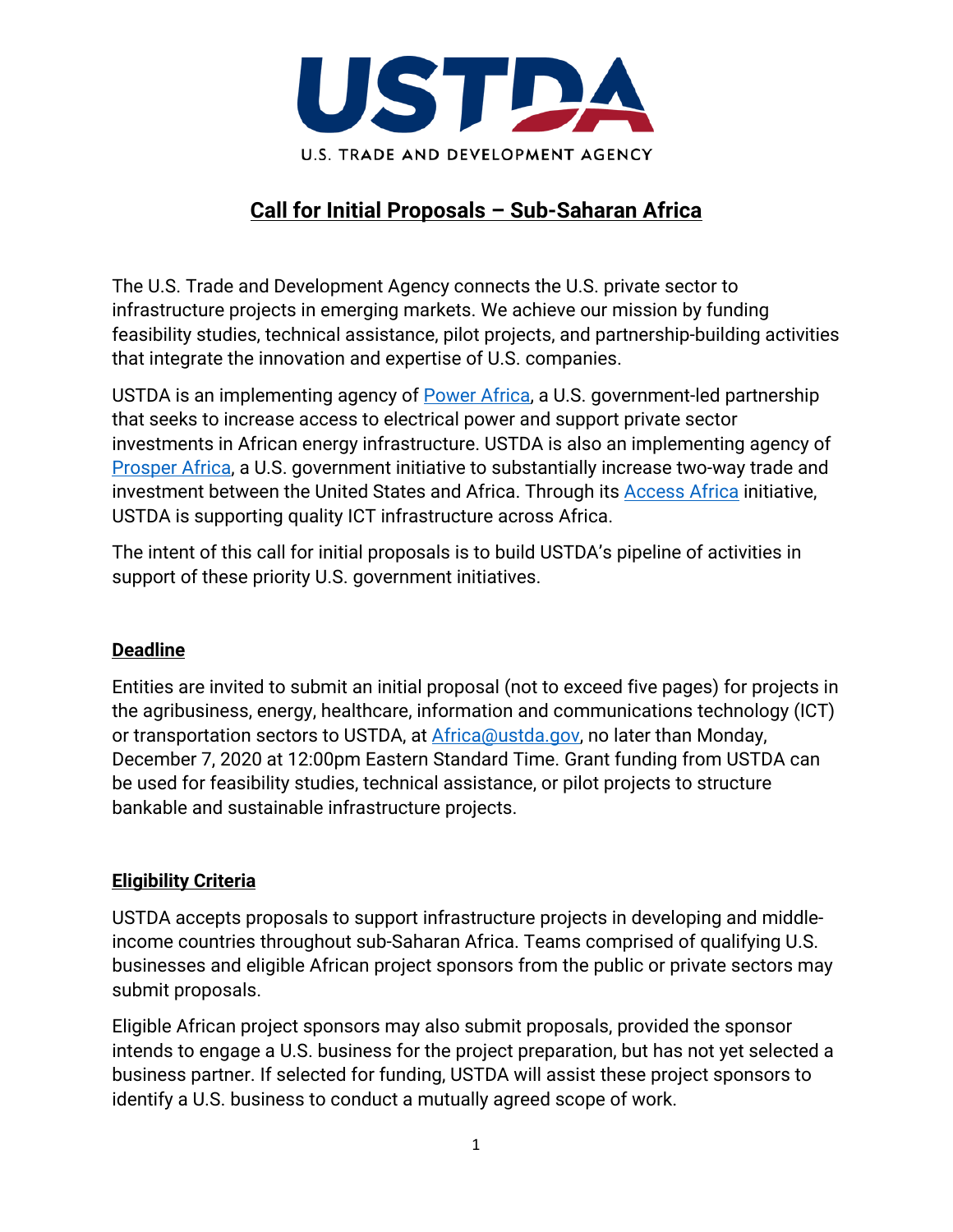

For reference, [USTDA's Document Center](https://ustda.gov/work/propose-a-project/) contains agreement templates, due diligence forms, template guidelines, and the Agency's nationality, source and origin requirements.

The availability of USTDA grant funds in a given country may be subject to limitations, based on the country's level of income, U.S. government restrictions on foreign assistance and other related policy considerations.

## **Initial Proposal Content and Evaluation Criteria**

Initial proposals shall include a description of the infrastructure project, including the objectives and project location, and address criteria that USTDA will utilize to evaluate proposals and make programming decisions:

Potential for U.S. exports: Part of USTDA's dual mission is to help U.S. companies create jobs through the export of goods and services for priority development projects in emerging economies. Initial proposals shall describe the project's equipment and technology requirements, including its potential for exports of U.S. goods and services.

Potential for development impact: USTDA's project preparation activities develop sustainable infrastructure and foster economic growth in partner countries. USTDA helps communities utilize U.S. private sector expertise, integrate cutting-edge U.S. technologies, and drive public and private investment across the continent. Initial proposals shall describe the project's developmental impact potential.

Potential for financing and implementation: Initial proposals shall describe the project's economic fundamentals and demonstrate how USTDA's grant funds will catalyze public/private investment and lead to new infrastructure capacity. Initial proposals will be evaluated on the project's potential to achieve financial close and implementation.

Project size: USTDA supports large-scale infrastructure projects. While there is no formal minimum or maximum for project size, projects generally are in the US \$20 million- \$500 million capital expenditure range. Initial proposals shall describe the anticipated size of the project.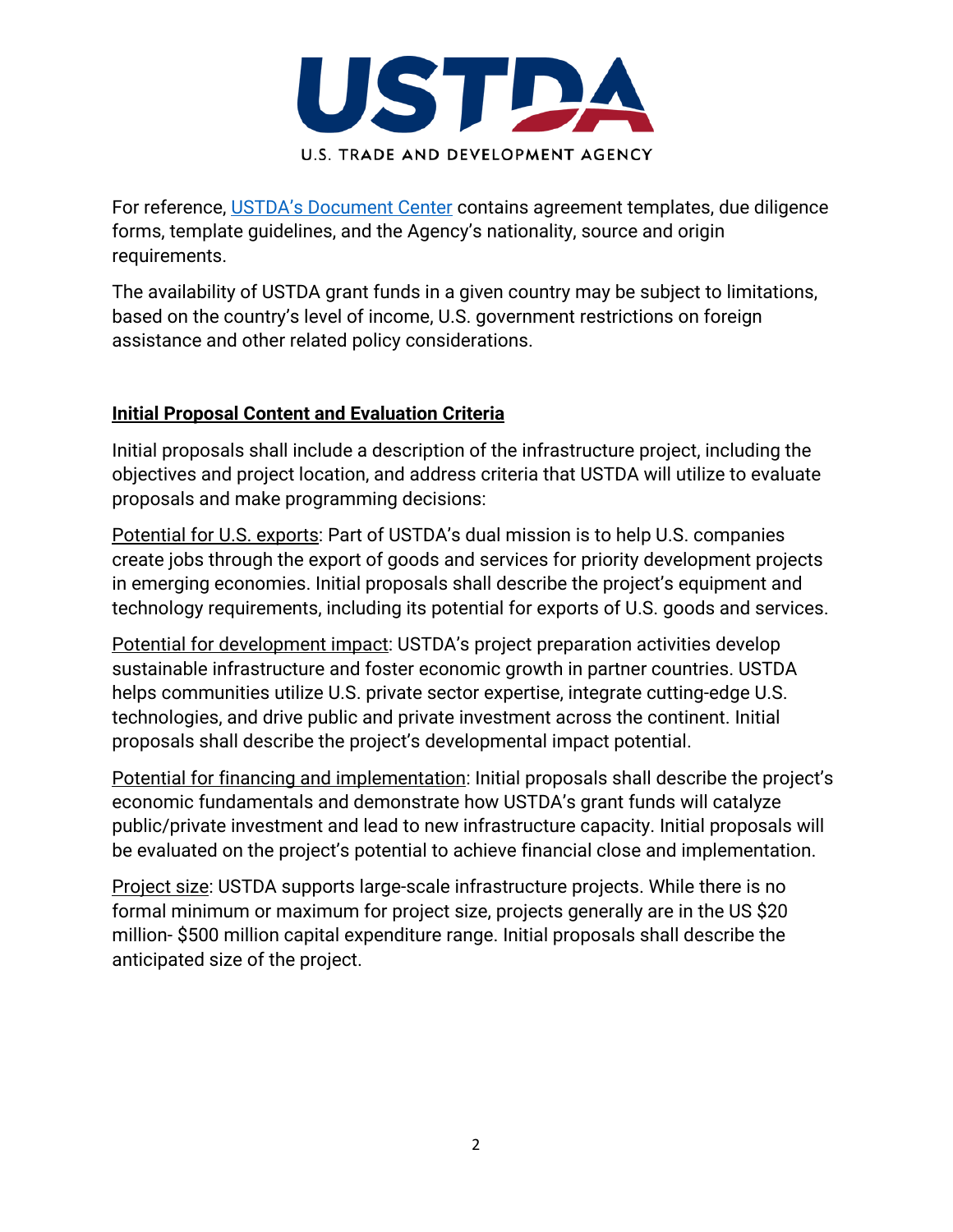

Strength of the project sponsor: Initial proposals shall describe the credentials, capability and commitment of the host country project sponsor and, where applicable, the expertise of the U.S. firm proposed to perform the project preparation work.

Implementation risks: Initial proposals shall describe potential risks associated with the successful implementation of the project, including legal and regulatory considerations, and economic, technology, political and other risk factors.

Terms of reference and budget: Initial proposals shall include an overview of the tasks needed to be carried out under the proposed feasibility study, technical assistance or pilot project, as well as an estimated budget.

### **Sector Information**

Agribusiness: USTDA activities support U.S. solutions that advance the safety, security, and sustainability of food supply through the deployment of state-of-the-art U.S. irrigation, production, storage and transport technologies.

Energy: USTDA's investments in the energy sector support new power generation, transmission and distribution infrastructure. Through Power Africa, USTDA's early project intervention seeks to leverage public and private financing across the continent.

Healthcare: USTDA activities provide a pathway to increase patient access and improve healthcare delivery. USTDA activities demonstrate how U.S. goods, services, and technologies can address our overseas partners' most urgent healthcare needs in the sectors of healthcare IT, medical devices, pharmaceuticals and hospitals.

ICT: USTDA promotes U.S. solutions for connectivity, cybersecurity and smart city infrastructure projects. Through Access Africa, USTDA's initiative to support quality ICT infrastructure across Africa, the Agency works with the public and private sectors across the continent to bring together critical stakeholders and design targeted programming to advance inclusive, secure and sustainable connectivity.

Transportation: USTDA promotes mobility and security in the transportation sector by enhancing flight safety, airport expansion, airspace capacity, rail modernization, port logistics and intelligent urban design.